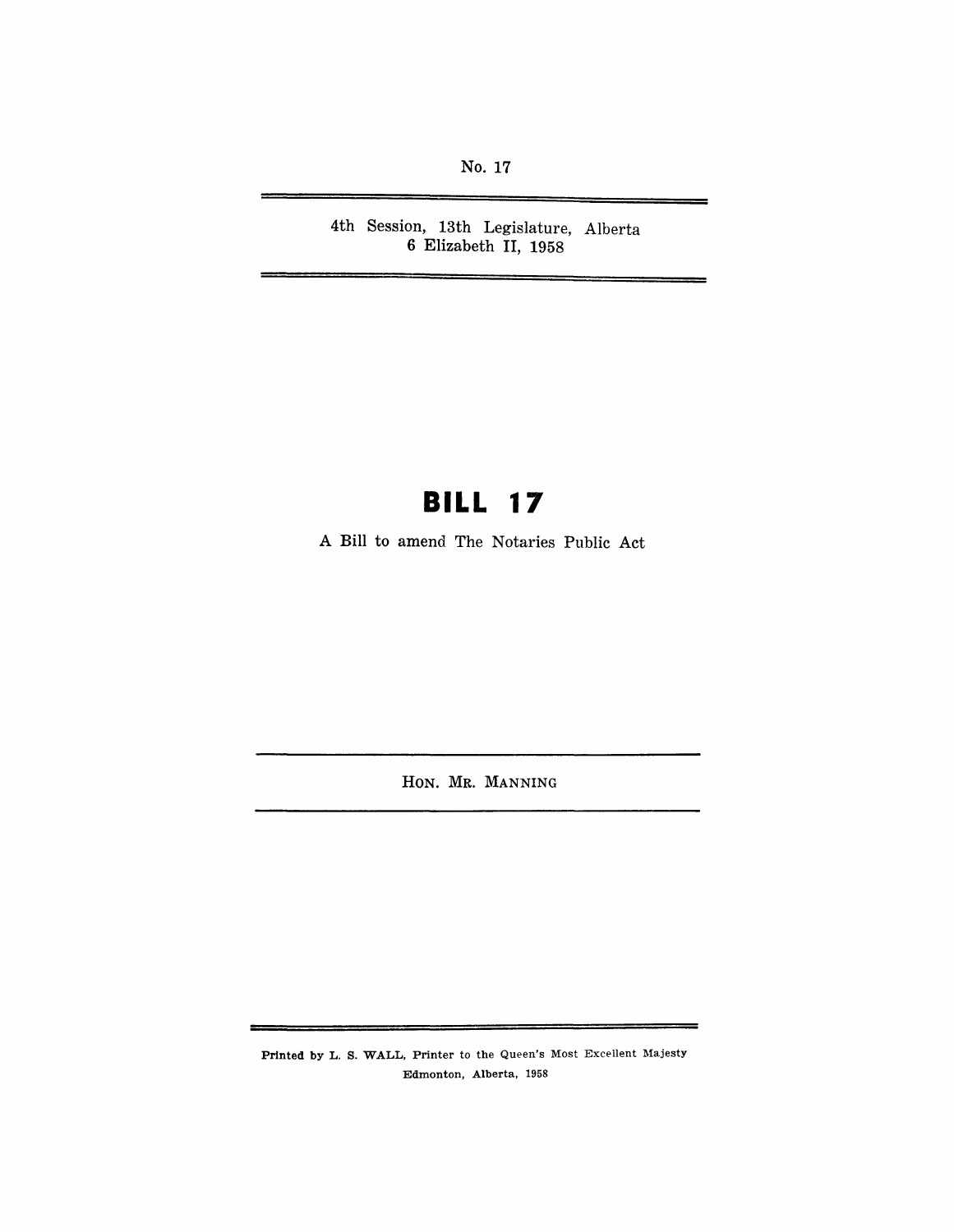**Explanatory Notes** 

**2.** Section 8 provides for the admissibility in evidence and the validity of documents sworn before officers of Her Majesty's diplomatic or consular services. This is a rule of evidence and not substantative law relating to the powers and duties of a Notary Public. As such it more properly belongs in The Alberta Evidence Act and not The Notaries Public Act. See clause 2 of the Bill to amend The Alberta Evidence Act.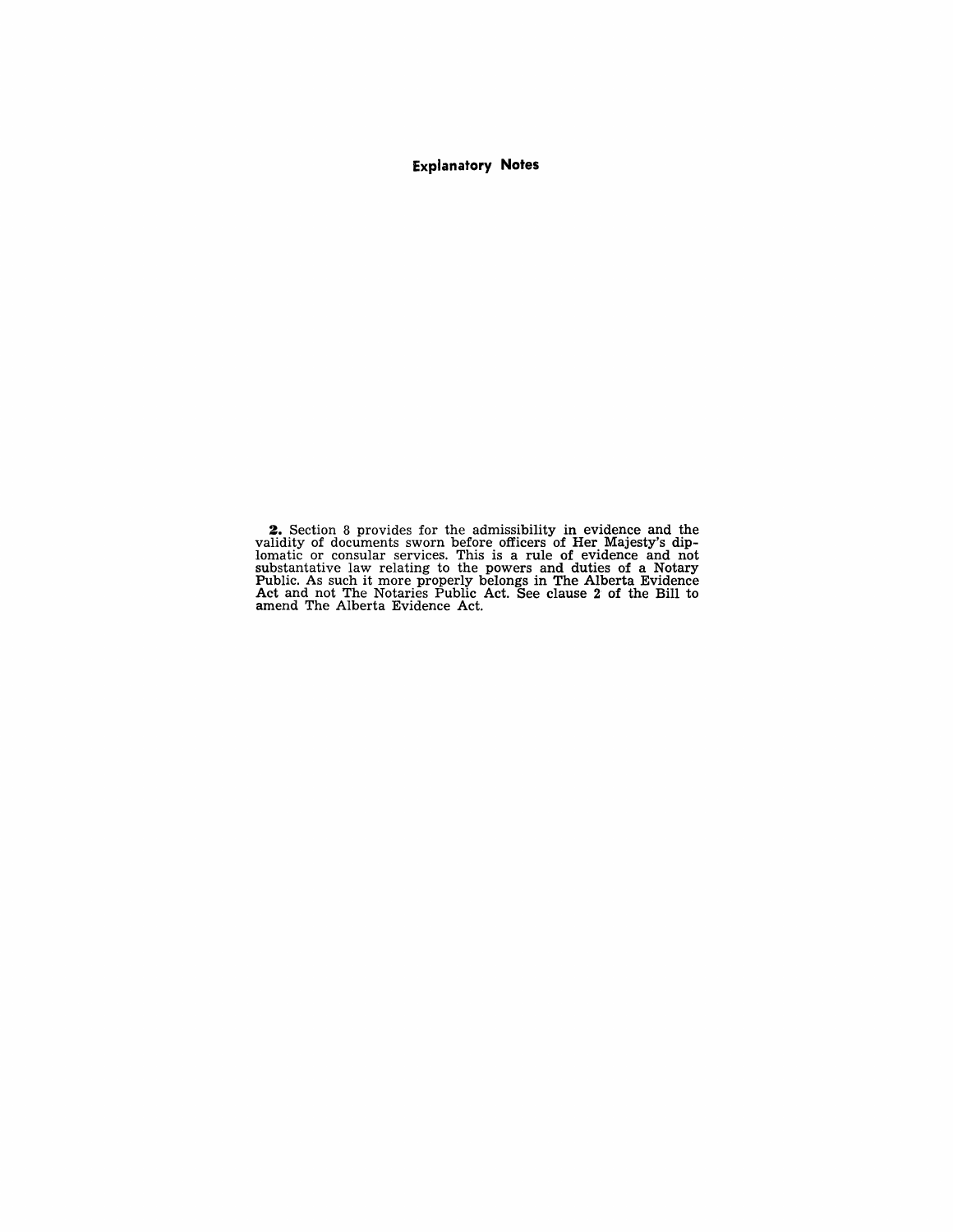# **BILL**

### No. 17 of 1958

An Act to amend The Notaries Public Act

### *(Assented to* , 1958)

**HER** MAJESTY, by and with the advice and consent of the Legislative Assembly of the Province of Alberta, enacts as follows:

*1. The Notaries Public Act,* being chapter 222 of The Revised Statutes of Alberta, 1955, is hereby amended.

**2.** Section 8 is repealed.

**3.** This Act comes into force on the day upon which it is assented to.